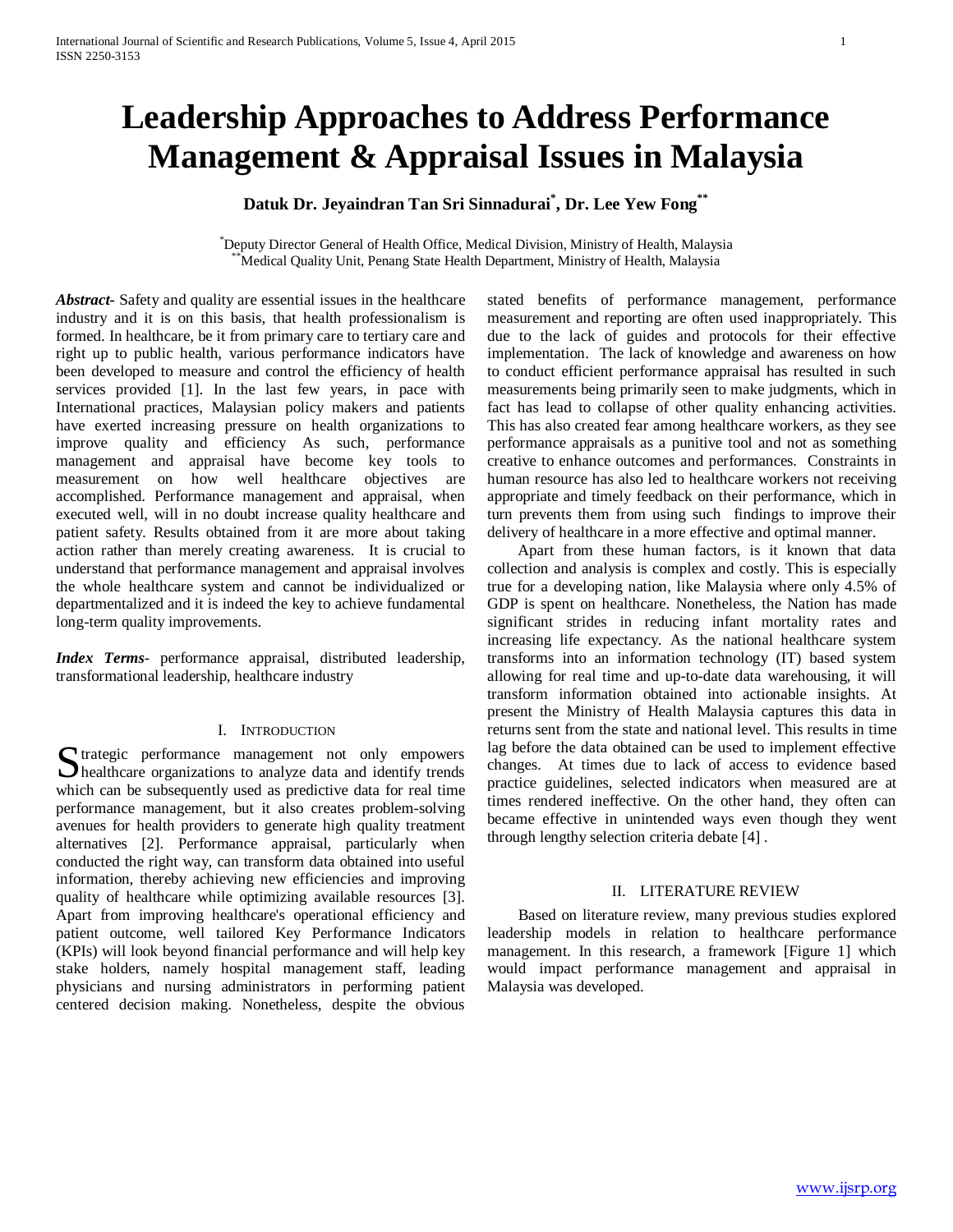

Figure 1: Research Model

### III. FINDINGS

### *Distributed Leadership*

 Distributed Leadership (DL) is one of the leadership models which can be used to address the issues in performance management and appraisal in healthcare. There is no clear definition of distributed leadership, however, according to Gronn, distributed leadership results from 'spontaneous collaboration, intuitive working relations, and institutionalized practices' [5] while Spillane et al. describes it as an emergent process which has been 'dynamically constructed and shaped over time through interaction of leaders, followers and the situation' [6]. The distributed leadership model can aid in capacity building of individuals. It is a form of group activity, which consists of participation from various levels of healthcare workers, where individuals will work together to achieve a set goal. Leaders should be mobilized at all levels of the organization, it is upon these premise that many leaders interact and interrelate with one another. Nonetheless, DL does not mean that everyone will lead. Rather, it is a product of shared discussion, partnership, dialogue and/or activity and not merely delegation of task to various individuals [7]. DL involves having good communication system and implementation of various processes which can help healthcare organizations learn and develop, thereby achieving higher stands of quality improvement and patient safety.

 Apart from the many issues arising from performance management and appraisal which were stated earlier, there are also technical weaknesses in the performance management agenda and various task uncertainties which have lead to inaccurate interpretation of data [8]. In order to address these issues, it would be ideal to integrate DL theories, in coordinating various services and healthcare providers to improve the quality of healthcare. Policy makers need to recognize the strength of the middle management's leadership capacity. In order for this change of operation to be successful, an agent should be appointed to manage this process; it is not feasible to ask a busy physician to take on this change as there might a dilution of focus. Healthcare workers of all levels should work together and collaborate to complement each other's skills and resources, so as to track uncertainties which can influence the type of performance indicator measured. Credibility and trust should be built across stakeholders, which can be achieved by investing time to find a common ground among them. The vision and mission needs to be set and a clear goal should be drawn out. The development of Key Performance Indicators for performance management and appraisal needs to focus on different stake holders. It should be set up to meet the healthcare needs and the needs of all stakeholders [9]. In order to provide seamless healthcare service to the community, cooperation between various departments in the healthcare system has to be supported by senior managers, for example, the senior managers should not penalize those who have spent too much time working on projects which some may see as not doing his/her core function or is not within his/her job description. They must take the view that these activities are for the betterment of the delivery of healthcare.

 The implementation of DL in the health context is not a bed of roses and it faces many challenges which are related to the profession, hence, the approach used and those chosen to be involved in this change play a very important role in making it an acceptable activity. For example, it is easier for one physician to encourage the application of DL on another physician as they often have a good tradition of 'unity' [10]. Due to the presence of power disparities in the health domain [11], distribution of leadership has been limited, where many struggled to influence physicians in order to gain respect. To curb this problem, forums should be conducted periodically for stakeholders to bring in their different perspectives and to dilute the traditional power relationships among doctors and high level managers. Thus, in this professionalized context, service improvement can be achieved by application of DL theories in performance management and appraisal by focusing on sending consistent messages on the importance of DL and strategic priorities, leading to the development of good working relationships between managerial and professional groups.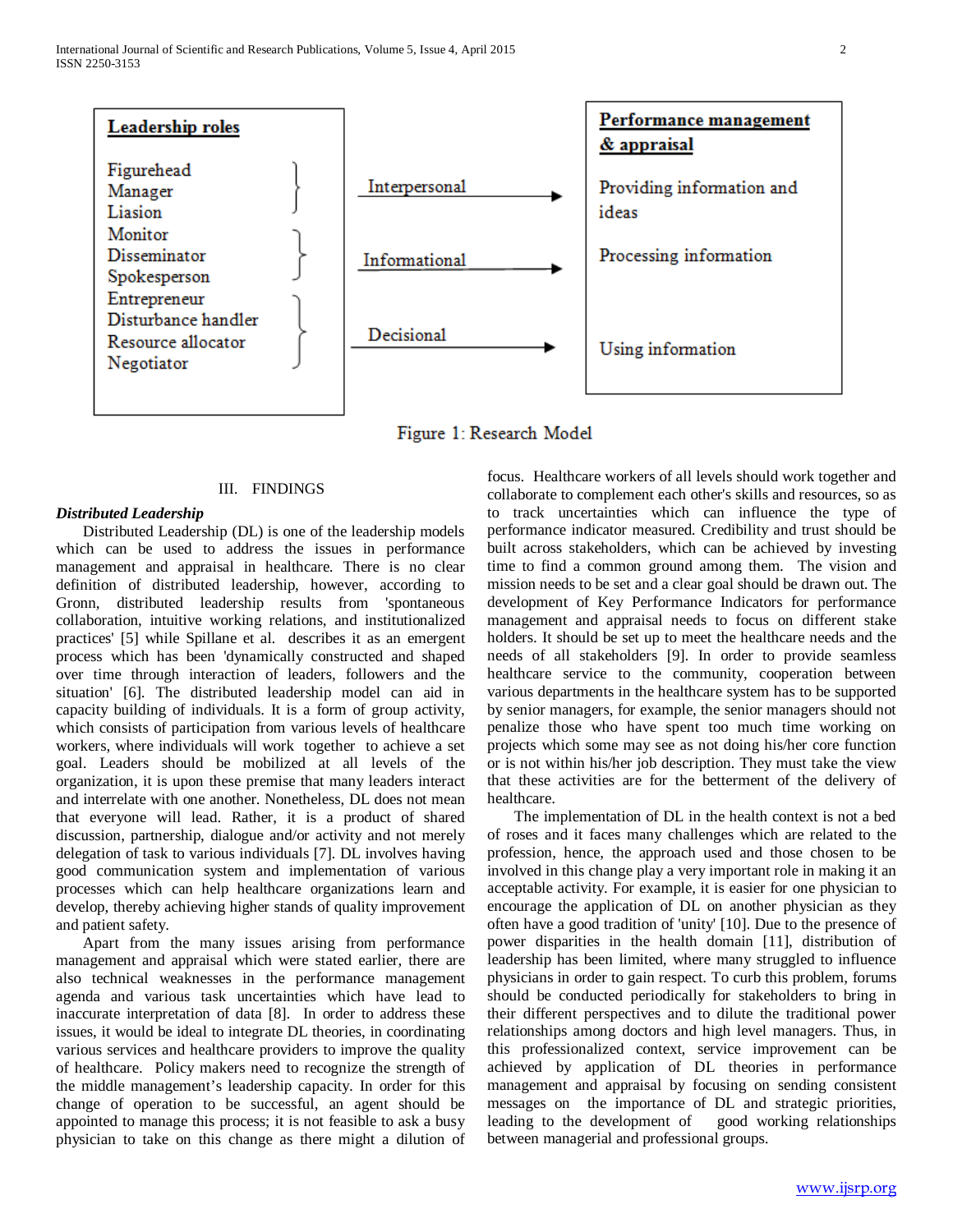#### *Transformational Leadership*

 On the other hand, the application of transformational leadership (TL) theories to the healthcare context is also a good approach to address issues arising from performance management and appraisal. Currently healthcare providers tend to make decision at the silo or department level, which is not the ideal way of measuring KPIs. Hence, in order to address these challenges faced in performance management, the healthcare industry needs to transform their operations and look at themselves as interconnected bodies. Avolio and Bass describes TL as a key tool to raise the follower's motivation, which in turn will result in followers to perform beyond their expected needs [12]. TL has the capability to achieve movements beyond patient centered healthcare to patient directed health outcomes. TL would result in followers engaging in extra roles or take on new task which are beyond their expectations [13]. A transformational leader would take into account the overall wellbeing of their followers and would encourage career aspirations; they would emulate values in a very meaningful and exciting way and can clearly articulation the vision of the future. This approach of leadership increases good performance outcome as it lowers work-related stress [14] and burnout [15], this is absolutely crucial while appraising performance(s) which often frustrates staff due to its lack of existing guidelines.

 Everyone requires healthcare proper and to deliver it in an optimal manner, performance management should be everyone's concern. From the politicians, the bureaucrats, clinic managers and up to and including patients. In order to address issues arising from performance management, healthcare organizations should pursue perfection and should settle for nothing less. Decision making should be brought as close as possible to the bedside and leaders should create a culture which is non-blaming but looking for optimization of activities which should also be safe. All of this can be brought about by implementation of transformational leadership theories which are tailored to help staff to meet not only the needs of the organization but the needs of each individual. TL looks for ways to bring out the best in the staff, help them grow and develop new opportunities that they want to participate in. Healthcare professionals that are led by transformational leaders would be more satisfied and happier in such working environments and that would nurture the development of quality care and safe clinical practices. A transformational leader facilitates this change and moves the process through the organization, taking the organization to a higher level, which will ultimately meet the overall purpose of increased health quality while maintaining an increase of financial viability.

 Performance management and appraisal is a very tedious and time consuming task, which requires a lot of effort and mental power. TL would, in a team-based context, increase the greater sense of self-efficacy, enhance employee role orientations and elevate the trust in management [16] TL is also motivational [17] and this would lead to increased goal commitment [18] enabling staff to put findings into actions or interventions for the improvement of healthcare. While focusing on performance management and appraisal, a transformational leader would demonstrate openness to listen to staff's inputs and ideas, providing them with clear directions on how to attain organizational goals while dealing in a transparent and a professional manner with dissatisfactions .Good performance outcomes should be encouraged and sustained by incorporating ceremonies, rituals and other cultural symbolism into the system. Transformational leaders will have an indirect and positive effect on performance management through its influence on organizational culture and on goal clarity. These leaders lead by setting a good example and challenge staff to think about old problems in a new perspective or dimension. Nonetheless, one has to be cautious while exerting TL upon the organization as the energy that is needed to get people going at times may sap them so much that it can cause them to give up. Transformational leaders often have enormous amount of enthusiasm which if not managed effectively, can wear out the followers. This is because at times they often look at the big picture and not the details, often the devil is in the details and frustrations may creep in if the whole process is not well thought off. Also, if not done right, the followers will not see the need to transform. They will view this form of leadership as pushy and arrogant and the transformation will not succeed.

## IV. RESEARCH HYPOTHESIS

 The leadership framework developed in this study proposes that Distributed Leadership and Transformational Leadership models have direct impact on performance management and appraisal. Therefore, based on literature review and research framework, the following hypotheses of the study have been developed:

 H1: There is positive and direct significant relationship between Distributed Leadership and Transformational Leadership models on performance management and appraisal in Malaysian healthcare industry.

#### V. CONCLUSION

 In conclusion, distributed leadership and transformational leadership are both approaches which can be suitability used to address issues of performance management and appraisal in healthcare. Distributed leadership generates the capacity for the organization to deliver service improvement objectives, while transformational leadership build capacities by role modeling core values which encourage followers to achieve goals beyond that of the organization.

 Which is better is a matter of debate, but in reality to get the best outcomes there may be a need to pick one of these leadership models which will best suit the desired outcomes. At times within the same organization different issues or challenges may need to be approached by using one or the other form of leadership. The final conclusion is that there is no one better form of leadership, each has its own advantages' and disadvantages. A smart leader will choose the most appropriate way to match the desired outcome and be receptive of the healthcare professionals that have to deliver the system.

#### ACKNOWLEDGMENT

 We would like to thank the Director General of Health Malaysia for permission to publish this paper.